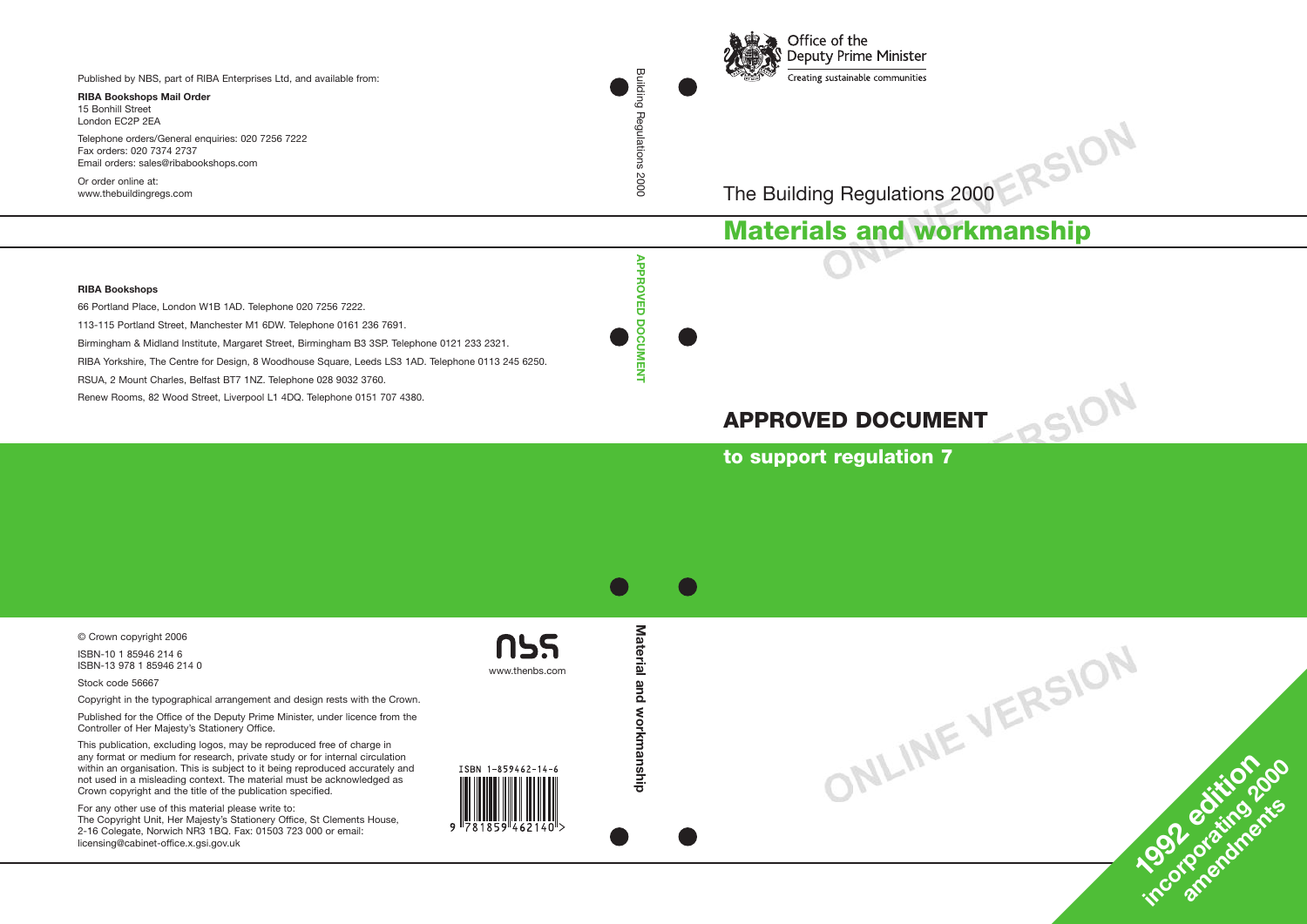### **REGULATION 7**

# **Contents**

|                                                                          | <b>PAGE</b>       |
|--------------------------------------------------------------------------|-------------------|
| Use of guidance                                                          | $\overline{c}$    |
| The Approved Documents                                                   | $\overline{2}$    |
| <b>Materials and Workmanship</b><br><b>The Requirement: Regulation 7</b> | RSION<br>3        |
| <b>Guidance</b>                                                          | 4                 |
| Performance                                                              | 4                 |
| <b>Section 1: Materials</b>                                              | 5                 |
| Ways of establishing the fitness<br>of materials                         | 5                 |
| Short-lived materials                                                    | 6                 |
| Materials susceptible to changes in<br>their properties                  | 7                 |
| Resistance to moisture                                                   | 7                 |
| Resistance to substances in<br>the subsoil                               | $\overline{7}$    |
| <b>Section 2: Workmanship</b>                                            | 8                 |
| Ways of establishing the adequacy of<br>workmanship                      | <b>2SIOR</b><br>8 |
| a. Standards                                                             | 8                 |
| b. Technical approvals                                                   | 8                 |
| c. Management systems                                                    | 8                 |
| d. Past experience                                                       | 8                 |
| e. Tests                                                                 | 8                 |
| Appendix A: Abbreviations and glossary                                   | 9                 |
| <b>Appendix B: Standards referred to</b><br>in this document             | 11                |
| <b>DIAGRAM</b>                                                           |                   |
|                                                                          |                   |

1. CE marking 6<br>ONLINE VERSION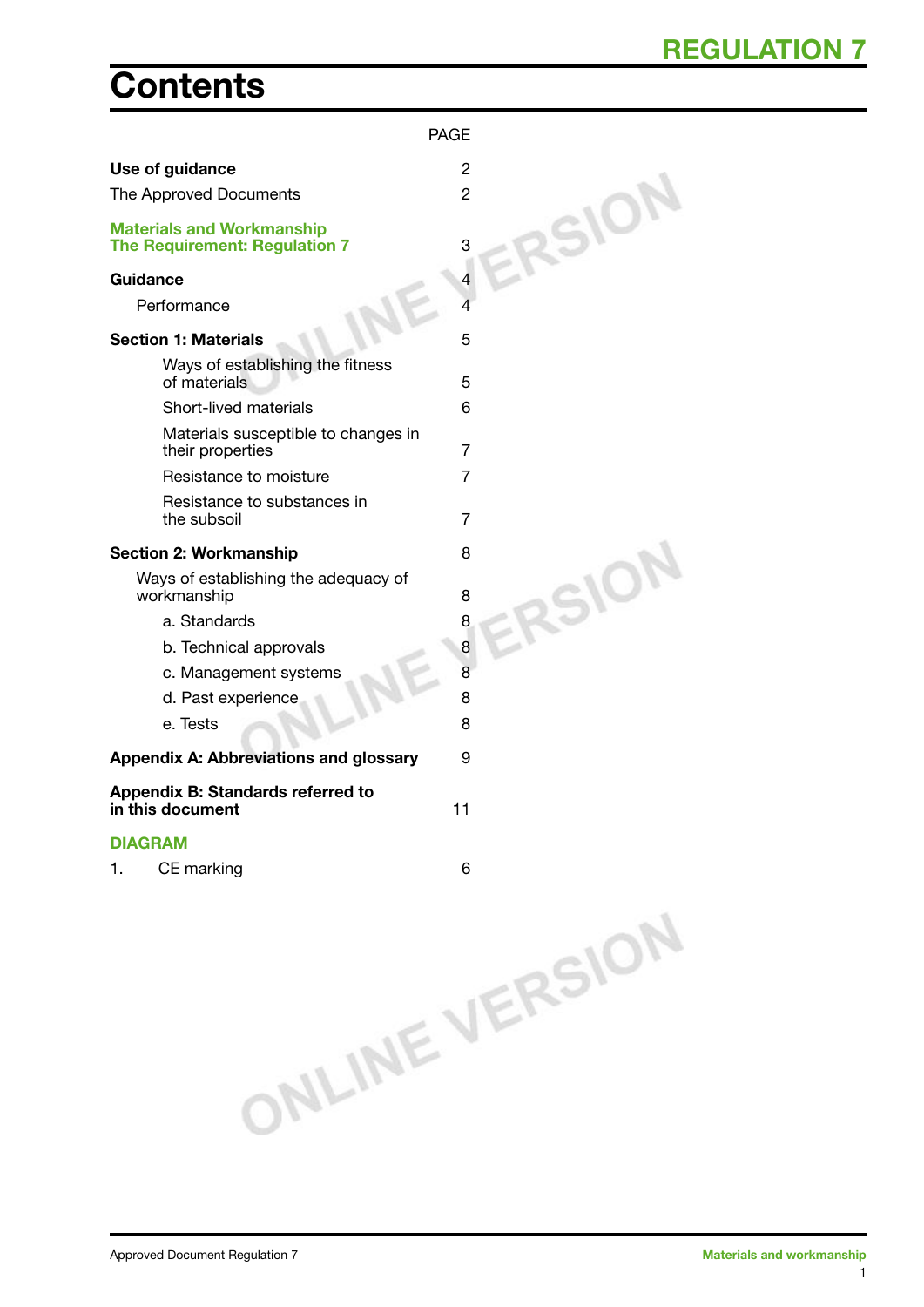### **REGULATION 7 Use of guidance**

### **THE APPROVED DOCUMENTS**

The Building Regulations 2000 (SI 2000/2531), which come into operation on 1 January 2001, replace the Building Regulations 1991 (SI 1991/2768) and consolidate all subsequent revisions to those regulations. This document is one of a series that has been approved and issued by the Secretary of State for the purpose of providing practical guidance with respect to the requirements of Schedule 1 to and Regulation 7 of the Building Regulations 2000 for England and Wales.

#### **At the back of this document is a list of all the documents that have been approved and issued by the Secretary of State for this purpose.**

Approved Documents are intended to provide guidance for some of the more common building situations. However, there may well be alternative ways of achieving compliance with the requirements. **Thus there is no obligation to adopt any particular solution contained in an Approved Document if you prefer to meet the relevant requirement in some other way.**

#### **Other requirements**

The guidance contained in an Approved Document relates only to the particular requirements of the Regulations which the document addresses. The building work will also have to comply with the Requirements of any other relevant paragraphs in Schedule 1 to the Regulations.

There are Approved Documents which give guidance on each of the Parts of Schedule 1.

#### **Technical specifications**

Building Regulations are made for specific purposes: health and safety, energy conservation and the welfare and convenience of disabled people. Standards and technical approvals are relevant guidance to the extent that they relate to these considerations. However, they may also address other aspects of performance such as serviceability, or aspects which although they relate to health and safety are not covered by the Regulations.

When an Approved Document makes reference to a named standard, the relevant version of the standard is the one listed at the end of the publication. However, if this version has been revised or updated by the issuing standards body, the new version may be used as a source of guidance provided it continues to address the relevant requirements of the Regulations.

The appropriate use of a product which complies with a European Technical Approval as defined in the [Construction Products Directive](http://www.theBuildingRegs.com/RefDocs/CIS/Lookup.asp?AccessionNo=261105REG) will meet the relevant requirements.

The Department intends to issue periodic amendments to its Approved Documents to reflect emerging harmonised European Standards. Where a national standard is to be replaced by a harmonised European Standard, there will be a co-existence period during which either standard may be referred to. At the end of the co-existence period the national standard will be withdrawn.

VERSION

VERSION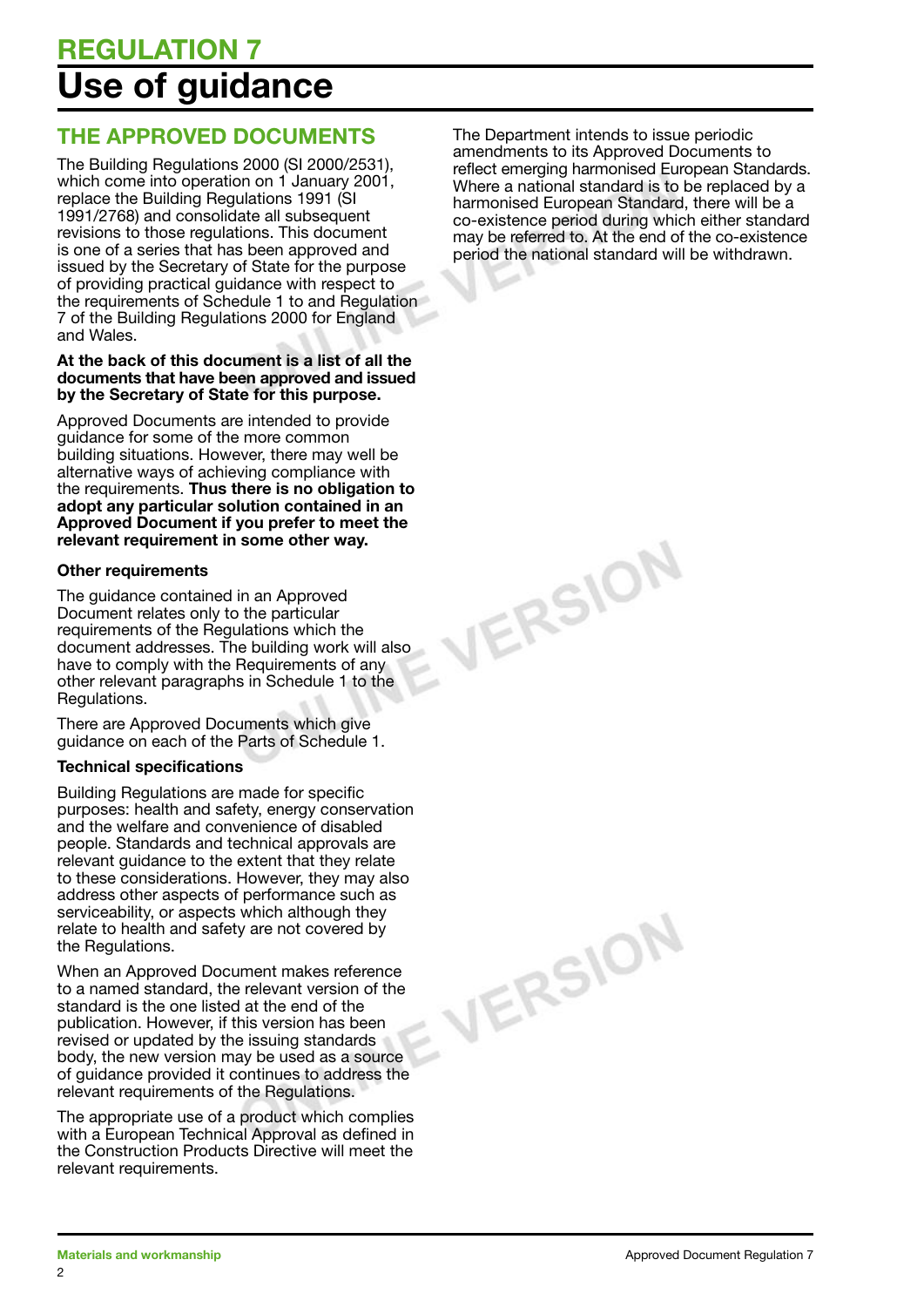# **The Requirement**

#### This Approved Document deals with Regulation 7 of the Building Regulations 2000.

*Requirement Limits**on**application* **<b>***Limits on application* 

ERSION

#### **Materials and workmanship**

**7.** Building work shall be carried out:

(a) with adequate and proper materials which:

(i) are appropriate for the circumstances in which they

are used;

(ii) are adequately mixed or prepared; and

 (iii) are applied, used orfixed so as adequately to perform the functions for which they are designed; and

(b) in a workmanlike manner.

Note: Attention is drawn to the requirements of Regulation 8 (Limitation on requirements) of the Building Regulations 2000:

'8. Parts A to K and N of Schedule 1 to these regulations shall not require anything to be done except for the purpose of securing reasonable standards of health and safety for persons in or about buildings (and any others who may be affected by buildings or matters connected with buildings).' NLI

ONLINE VERSION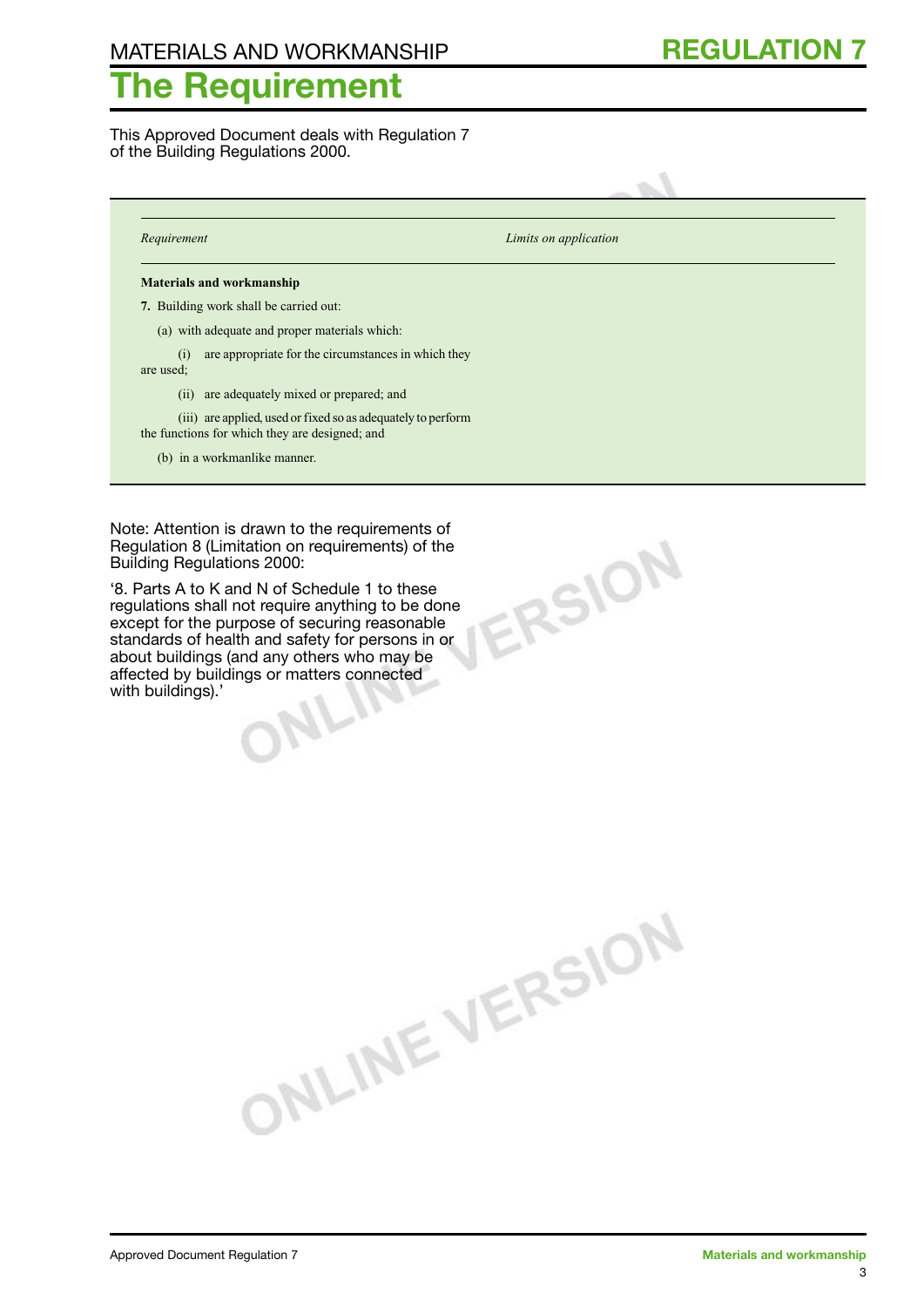### **Performance**

**0.1** In the Secretary of State's view the requirements of Regulation 7 will be met where **materials** are:

a. of a suitable nature and quality in relation to the purposes and conditions of their use;

and the **workmanship** is such that

- b. where relevant, materials are adequately mixed or prepared; and
- c. applied, used or fixed so as to perform adequately the functions for which they are intended.

**Materials** include products, components, fittings, naturally occurring materials, e.g. stone, timber and thatch, items of equipment and backfilling for excavations in connection with building work.

#### **0.2 Environmental impact of building work**

The environmental impact of building work can<br>be minimised by careful choice of materials,<br>and where appropriate the use of recycled and<br>use of such materials should be considered. The<br>use of such materials must not have a be minimised by careful choice of materials, and where appropriate the use of recycled and recyclable materials should be considered. The use of such materials must not have any adverse implications for the health and safety standards of the building work.

#### **0.3 Limitations**

For Parts A to K and N of Schedule 1, the standards of materials and workmanship need be no more than are necessary to secure reasonable standards of health or safety for persons in or about the building.

For Parts L and M of Schedule 1, the standards of materials and workmanship need be no more than are necessary to conserve fuel and power and to provide access and facilities for disabled people respectively.

#### **0.4 Continuing control**

There are no provisions under the Building Regulations for continuing control over the use of materials following the completion of building work. It should be noted that Section 19 of the Building Act 1984 enables local authorities to impose conditions with regard to prescribed materials where it is proposed to construct a building of short-lived materials, notwithstanding that the plans conform with the Regulations. However, this section has no effect at present, as no materials are currently prescribed for its purpose.

ONLINE VERSION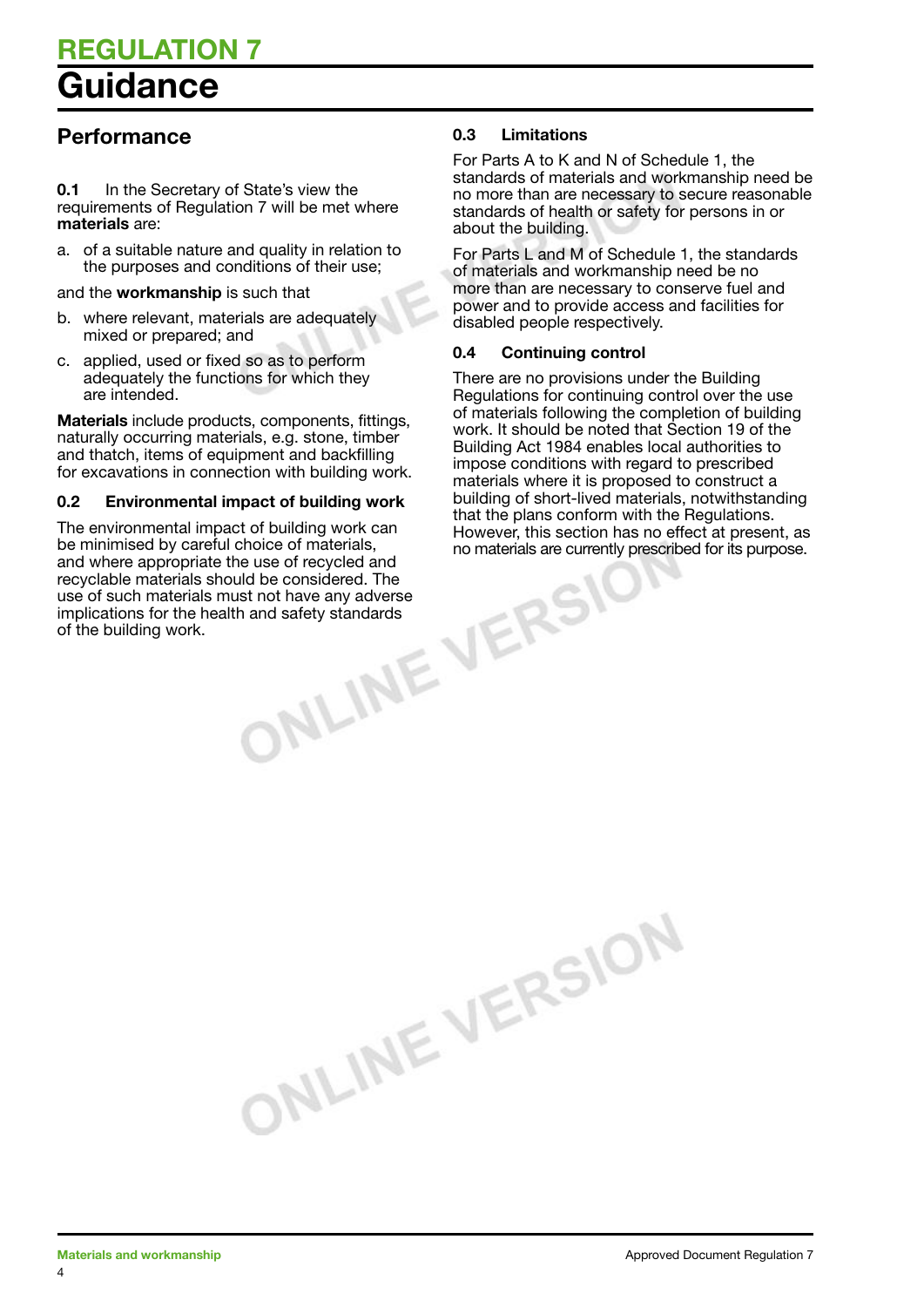# **Section 1: Materials**

**1.1** Approved Documents contain references to materials or products covered by British Standards, by certificates issued by European Technical Approvals issuing bodies, or by other technical specifications but the references are not exclusive and other materials or products may be suitable in the particular circumstances.

#### **Ways of establishing the fitness of materials**

**1.2** There are a number of ways in which the suitability of a material for use for a specific purpose may be assessed. The following are aids which may be used for establishing this:

#### **a. British Standards**

The material conforms to the relevant provisions of an appropriate British Standard.

Note: Nearly all construction product British Standards will be revised to become the British 'transposition' of the new European Standards (ENs) presently being drafted. Traditionally, where an EN has been transposed and has replaced a British Standard on more-or-less the same material (but possibly a radically changed technical content), it has taken the previous number. The BSI numbering policy now is to adopt the CEN numbering, prefaced with BS. Again, each title may contain different characteristics and requirements from the superseded British Standard.

British Standards are normally withdrawn when their equivalent European Standards are published but, under certain circumstances, arrangements may be made for a deferred withdrawal of the British Standard.

Because it is impossible to change everything simultaneously, there will be a period during which the old British Standards will have to co-exist with the new. Some will be '**withdrawn**' but remain available for work which has already commenced; some will be retained as '**obsolescent**' where, for example, they are called up in Approved Documents not yet revised; some will co-exist for some years, fully maintained alongside the new transposed European originated standards (as with some of the structural codes).

Detailed enquiry will have to be made as to applicability in each context. Where the old standard retains applicability, it may reasonably be presumed that relevant products comply with Regulation 7. Where there is a new standard, it may again be necessary to check applicability during the transitional period, following which compliance may reasonably also be presumed.

The European originated standards will have specifically identified clauses, those which relate to the 'harmonised' requirements containing the (largely health and safety) requirements relevant to the Building Regulations, and 'non-harmonised' requirements containing additional matters relating to trading requirements of concern to the construction industry, but not to Regulation 7. The reference in this Approved Document only applies to the 'harmonised' requirements.

#### **b. Other national and international technical specifications**

The material conforms to the national technical specifications of other Member States which are contracting parties to the European Economic Area, as long as such specifications provide in use at least an equivalent level of performance to the relevant British Standard. Where necessary, it is up to the person intending to carry out the work to provide translations and to demonstrate equivalence. It should be noted that the technical specifications of other Member States will, for the same reason, be in a process of change paralleling that of British Standards.

#### **c. Technical approvals**

The material is covered by a national or European certificate issued by a European Technical Approvals issuing body, and the conditions of use are in accordance with the terms of the certificate. Where necessary it is up to the person intending to carry out the work to provide translations and to demonstrate equivalence.

#### **d. CE marking**

The material has CE marking (see Diagram 1). The CE marking gives a presumption of conformity with the stated minimum legal requirements when placed on the market as set out in the Construction Products Regulations 1991. These requirements include compliance with a harmonised European Standard as formally announced in the Official Journal of the European Communities (or with part of a European Standard) or with a European Technical Approval, coupled with the appropriate attestation procedure.

If used appropriately and in satisfactory conditions, a product bearing CE marking shall be presumed by the building control body to satisfy the relevant requirements unless there are reasonable grounds for suspecting otherwise. In this context relevant requirements are defined in relation to the essential requirements of the Construction Products Directive, and are:

- mechanical resistance and stability;
- safety in case of fire;
- hygiene, health and the environment;
- safety in use;
- protection against noise;
- energy economy and heat retention.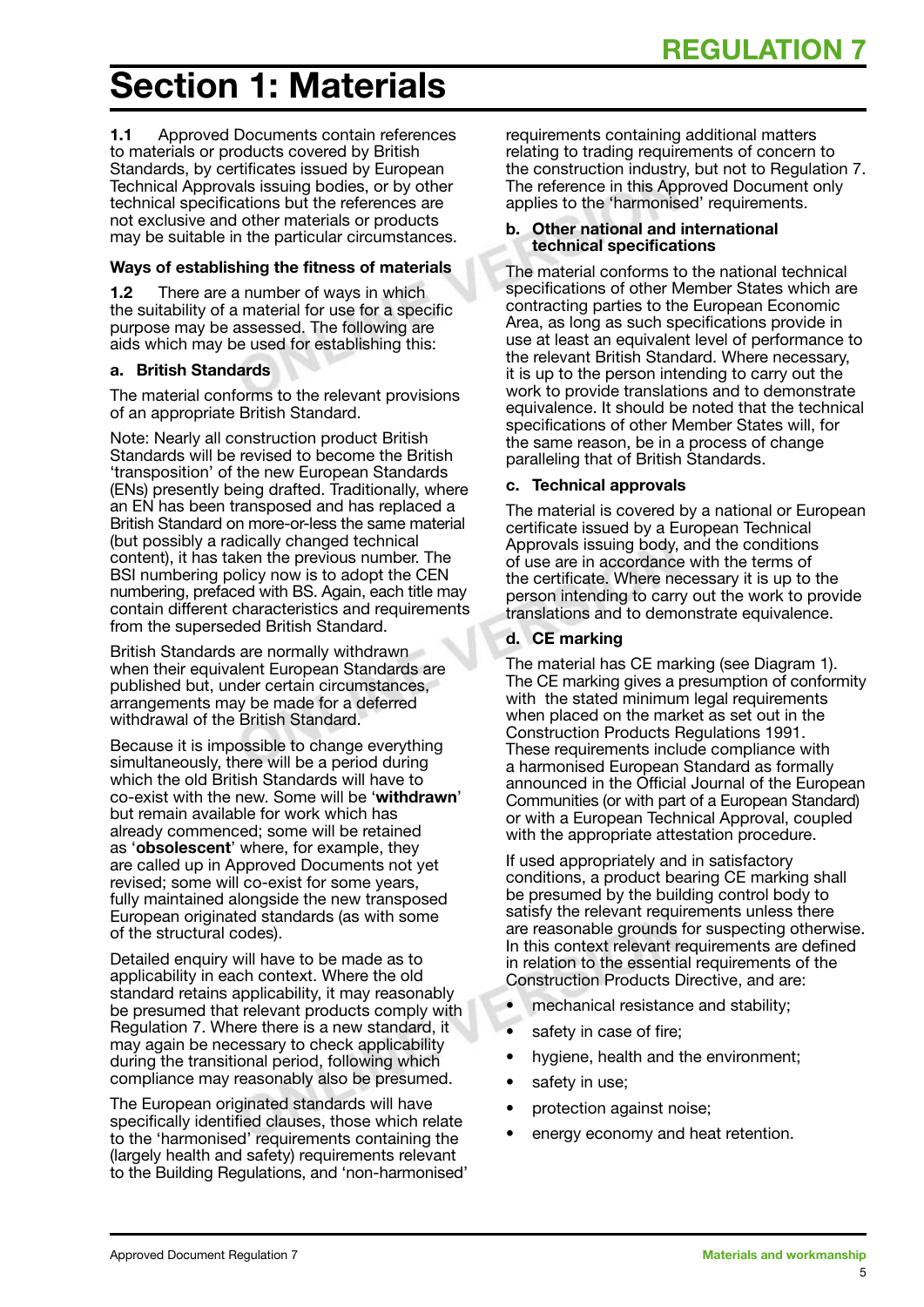Depending on the intended use of the product and the particular regulatory requirements all, or some, of the essential requirements may be relevant.

A CE marked material can only be rejected if either its performance does not, in fact, conform to the particular technical specification against which the CE marking has been claimed or, in the case of a declared value or a class of performance, the resultant value does not meet the relevant requirements of the Building Regulations. If the building control body has reasonable grounds for suspecting that a CE marked material does not conform to the specification against which CE marking has been claimed, he would have to prove this. In such circumstances he should notify the relevant Trading Standards Officer. This will enable the UK Government, where necessary, to notify the Commission.

It should be noted that not all materials will necessarily be CE marked under the Construction Products Directive, and it will not, in any case, be possible for all products to be CE marked until all relevant technical specifications have become available. However, there are some products where CE marking is compulsory under other Directives (e.g. gas boilers, which should fully comply with all relevant Directives and should be installed in accordance with the appliance manufacturer's instructions).



### **e. Independent certification schemes**

There are many UK product certification schemes. Such schemes certify compliance with the requirements of a recognised document which is appropriate to the purpose for which the material is to be used. Materials which are not so certified may still conform to a relevant standard.

Many certification bodies which approve such schemes are accredited by UKAS.

If a product has been tested and certified as complying with a British Standard by an approved body in another Member State of the European Community, in accordance with the special procedure under Article 16 of the Construction Products Directive, then, if it is used appropriately and in satisfactory conditions, it should normally be accepted by the building control body as

complying with that standard. If it is not so accepted then the onus of proof in such a case is on the building control body, who must notify the Trading Standards Officer. This will enable the UK Government, where necessary, to notify the Commission.

#### **f. Tests and calculations**

It can be shown by tests, by calculation or by other means that the material will be capable of performing the function for which it is intended. The Accreditation Scheme for Testing Laboratories run by UKAS together with similar schemes run by equivalent certification bodies, including accreditation schemes operated by other Member States of the EU, and recognised by that State's government, provide a means of ensuring that such tests can be relied on.

#### **g. Past experience**

The material can be shown by experience, such as in a building in use, to be capable of performing the function for which it is intended.

#### **h. Sampling**

Local authorities have the power to take samples of materials to be used in building work. Regulation 17 allows the local authority (but not approved inspectors) to take such samples as they consider necessary to establish compliance with the provisions of the Regulations.

Approved inspectors may wish to consider entering into arrangements with their clients that will allow sampling of materials where they, the approved inspector, consider it to be necessary.

It should be noted that Regulation 17 does not apply to any work that has been specified in an initial notice or to any work for which a final certificate has been given by an approved inspector and accepted by the local authority.

#### **Short-lived materials**

**1.3** Some materials, in the absence of special care, may be considered unsuitable because of their rapid deterioration in relation to the expected life of the building. It is not possible to set down any specific criteria from which the length of life of a material can be considered against the requirements of the Regulations.

**1.4** A short-lived material which is readily accessible for inspection, maintenance and replacement may meet the requirements of the Regulations provided that the consequences of failure are not likely to be serious to the health or safety of persons in and around the building.

**1.5** Where a short-lived material is not readily accessible for inspection and maintenance or replacement and the consequences of failure are likely to be serious for health or safety, it is most unlikely that the material will be suitable.

**1.6** It should be noted that Section 19 of the Building Act 1984 enables local authorities to impose conditions with regard to prescribed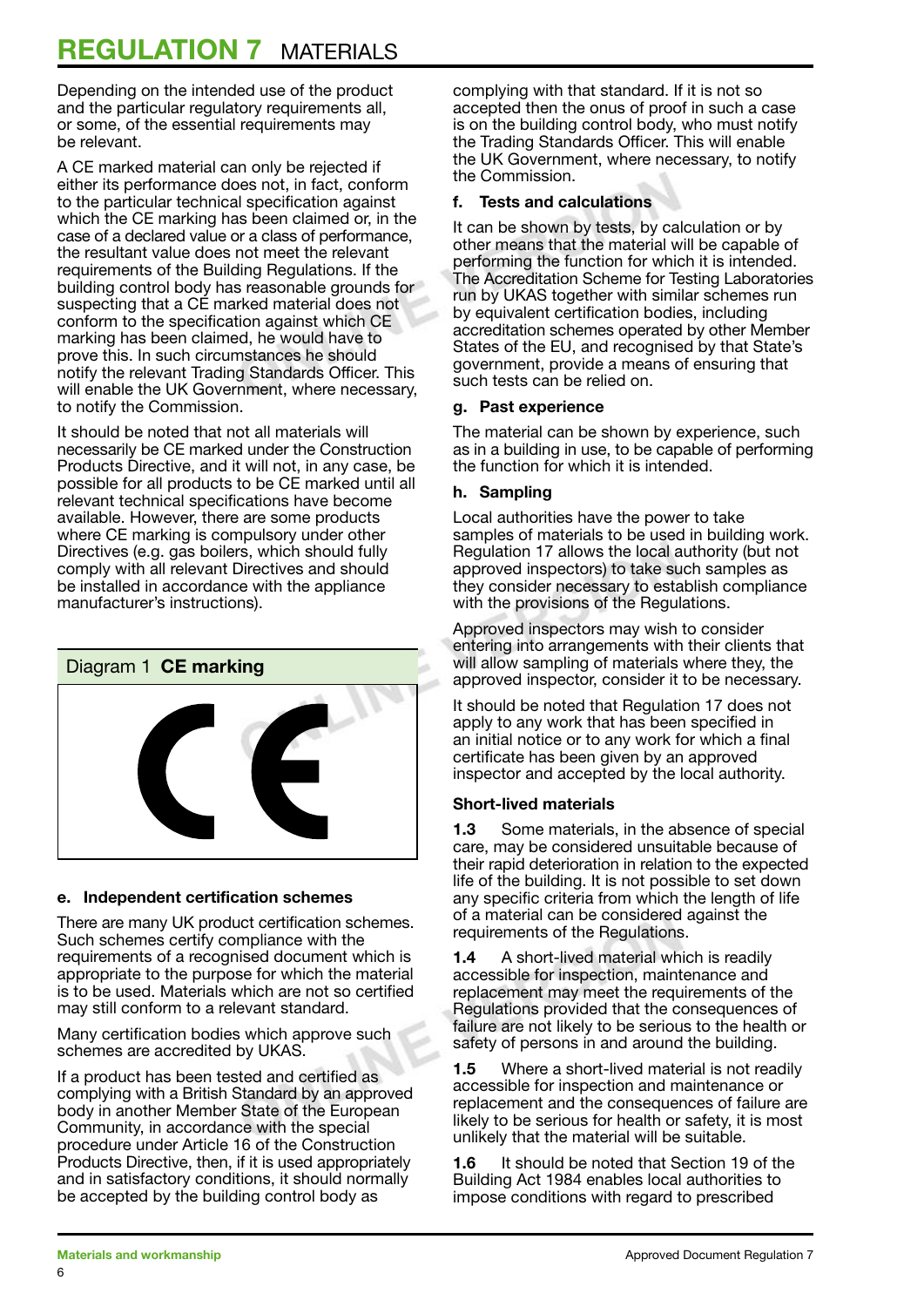materials where it is proposed to construct a building of short-lived materials, notwithstanding that the plans conform with the Regulations. However, this section has no effect at present, as no materials are currently prescribed for its purpose.

#### **Materials susceptible to changes in their properties**

**1.7** Some materials may undergo changes to their properties when they are exposed to certain environmental conditions which may affect their performance over time.

Some examples are concrete made with cements containing a high proportion of calcium aluminates (HAC), certain stainless steels, structural silicone sealants and intumescent paints for enhancing fire resistance of building elements.

**Such materials can be used in works where these changes do not adversely affect their performance.** They will meet the requirements of the Regulations provided that their final residual properties, including their structural properties, can be estimated at the time of their incorporation in the work. It should also be shown that these residual properties will be adequate for the building to perform the function for which it is intended for the expected life of the building.

#### **Resistance to moisture**

**1.8** Any material which is likely to be adversely affected by condensation, by moisture from the ground or by rain or snow will meet the requirements if:

- a. the construction will resist the passage of moisture to the material; or
- b. the material is treated or otherwise protected from moisture.

#### **Resistance to substances in the subsoil**

**1.9** Any material in contact with the ground or in the foundations will meet the requirements if it is capable of resisting attacks by deleterious material in the subsoil such as sulphates (see Section 2 of Approved Document C: Site preparation and resistance to moisture).<br>
AND THE VERSION

ERSION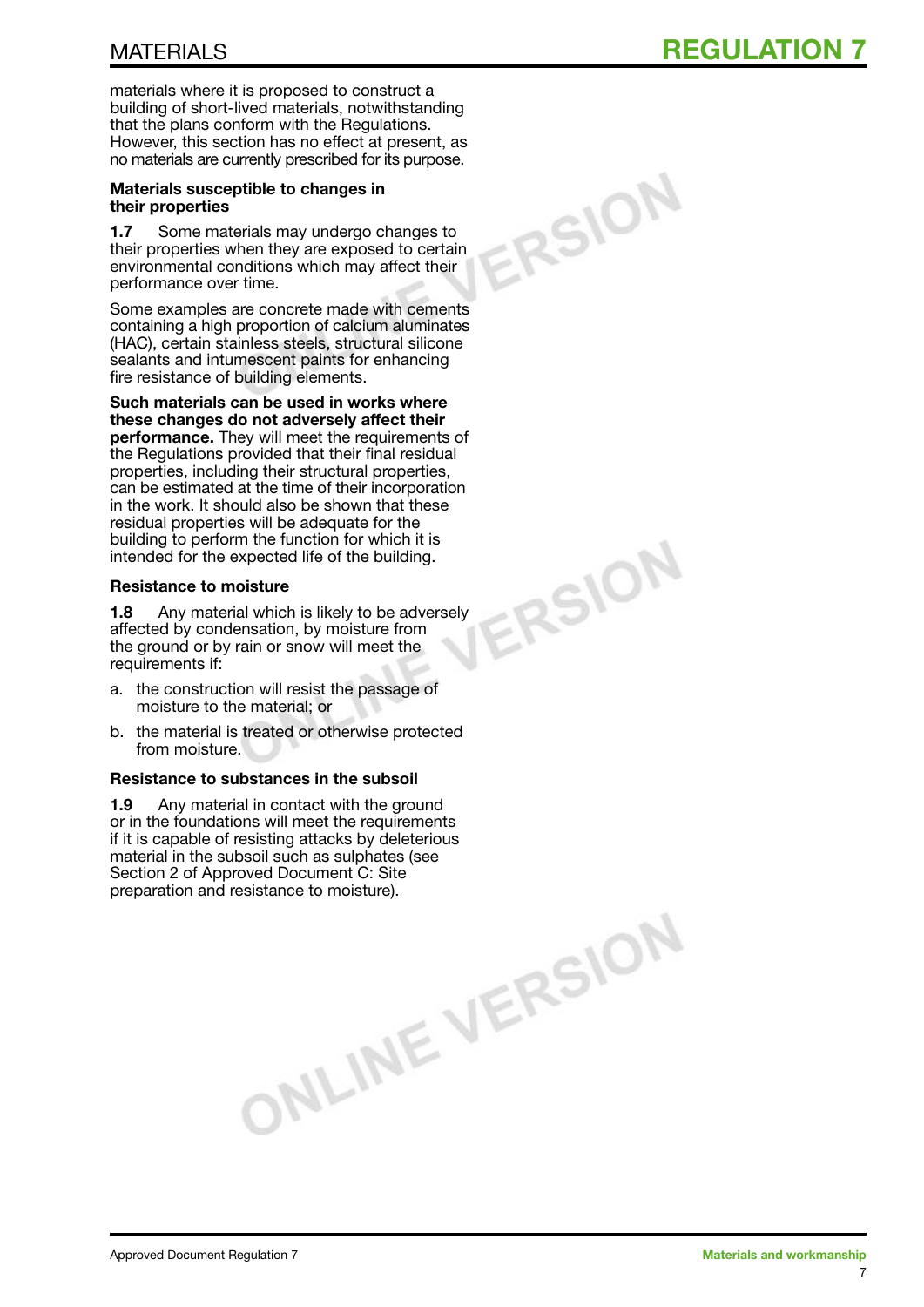### **Ways of establishing the adequacy of workmanship**

**2.1** It may be useful to consider the following aids for establishing the adequacy of workmanship:

#### **a. Standards**

- i. The method of carrying out the work is included in the recommendations of a British Standard Code of Practice. Note that [BS](http://www.theBuildingRegs.com/RefDocs/CIS/Lookup.asp?AccessionNo=15199XXREG)  [8000](http://www.theBuildingRegs.com/RefDocs/CIS/Lookup.asp?AccessionNo=15199XXREG) Workmanship on building sites gathers together guidance from other BSI Codes and Standards. Or
- ii. The method conforms to an equivalent technical specification which may include a national technical specification of other Member States which are contracting parties to the European Economic Area.

#### **b. Technical approvals**

The workmanship is specified for a material covered by a national or European certificate issued by a European Technical Approvals issuing body, and the conditions of use are in accordance with the terms of the certificate.

Alternatively the workmanship may be covered by an equivalent technical approval (including a technical approval of any other member of the European Organisation for Technical Approvals, EOTA), which provides an equivalent level of performance, and the conditions of use are in accordance with the terms of the technical approval. It is up to the person who intends to carry out the work to show that the method of workmanship will provide the equivalent level of protection and performance.

#### **c. Management systems**

The workmanship is covered by a scheme which complies with the relevant recommendations of [BS EN ISO 9000](http://www.theBuildingRegs.com/RefDocs/CIS/Lookup.asp?AccessionNo=84270REG) Quality management systems, and related standards. There are a number of such UKAS accredited schemes. These schemes relate to products and processes for which EVERSION there may also be a suitable British or other technical standard.

There are also independent schemes for accreditation and registration of installers of materials, products and services that provide a means of ensuring that work has been carried out by knowledgeable contractors to appropriate standards.

#### **d. Past experience**

It can be shown by experience, such as in a building in use, that the method of workmanship is capable of performing the function for which it is intended.

#### **e. Tests**

The local authority has the power to test sewers and drains in or in connection with buildings. Regulation 16 allows the local authority (but not an approved inspector) to make such tests as they consider necessary to establish compliance with the requirements of Part H of Schedule 1 to the Regulations.

Approved inspectors may wish to consider entering into arrangements with their clients that will allow testing of drains where they, the approved inspector, consider it to be necessary.

The requirements of Part H of Schedule 1 to the Regulations cover:

- i. foul water drainage;
- ii. cesspools, septic tanks and settlement tanks; and
- iii. rainwater drainage.

The Approved Document for Part H (Drainage and waste disposal) contains guidance on testing drainage installations.

It should be noted that Regulation 16 does not apply to any work that has been specified in an initial notice or to any work for which a final certificate has been given by an approved inspector and accepted by the local authority.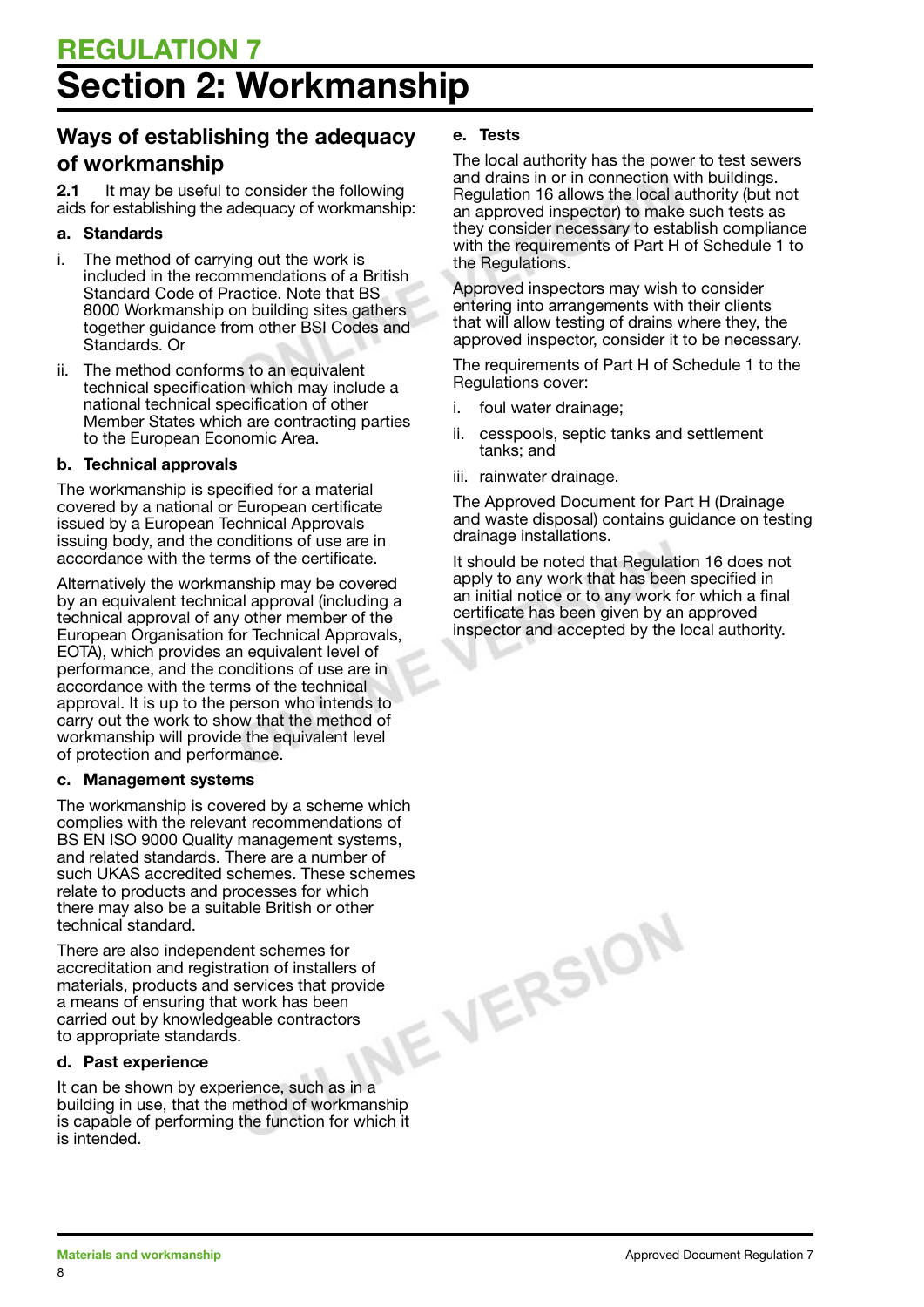# **Appendix A: Abbreviations and glossary**

#### **British Board of Agrément (BBA)**

PO Box 195 Bucknalls Lane, Garston, Watford WD2 7NG Tel: 01923 665300 Fax: 01923 665301 E-mail: bba@btinternet.com Website: www.bbacerts.co.uk

See European Technical Approval issuing body.

#### **British Standards (BSs)**

British Standards are issued by the British Standards Institution. To achieve British Standard status the draft document is submitted for public consultation and all comment received, considered and consensus reached.

#### **BSI**

British Standards Institution 389 Chiswick High Road, London W4 4AL Tel: 020 8996 9001 Fax: 020 8996 7001 E-mail: info@bsi.org.uk Website: www.bsi.org.uk

#### **Building control body**

This term is used to include both local authority building control and approved inspectors.

#### **CE marking**

The CE marking is more fully described in Annex III 'Attestation of conformity with technical specifications' of the Construction Products Directive. The marking may be on the product, a label, the packaging or accompanying commercial documentation. It will be accompanied by a reference to the technical specification to which it conforms, and, where appropriate, by indications to identify the characteristics of the product.

#### **CEN**

Comité Européen de Normalisation. The European standards body recognised by the Commission to prepare harmonised standards to support the Construction Products Directive. The members comprise the standards bodies of participating members of the EU and of EFTA (European Free Trade Association).

#### **Construction Products Directive (CPD)**

The Council Directive reference 89/106/EEC dated 21 December 1988 and published in the Official Journal of the European Communities No. L40/12 dated 11.2.89. The CE Marking Directive (93/68/EEC) amends the CPD.

#### **Construction Products Regulations**

The Construction Products Regulations 1991 (SI 1991/1620) came into force on 27 December 1991 and implement the Construction Products Directive.

The CE Marking Directive came into force on 1 January 1995, and was implemented in the UK by the Construction Products (Amendment) Regulations 1994 (SI 1994/3051).

#### **European Economic Area (EEA)**

The European Economic Area consists of those states which signed the Agreement at Oporto on 2 May 1992 together with the Protocol adjusting that Agreement signed at Brussels on 17 March 1993. The states are Austria, Belgium, Denmark, Finland, France, Germany, Greece, Iceland, Ireland, Italy, Luxembourg, Liechtenstein, Netherlands, Norway, Portugal, Spain, Sweden, United Kingdom.

#### **EOTA**

European Organisation for Technical Approvals is the umbrella organisation for bodies issuing European Technical Approvals for individual products. It operates over the same area as CEN. EOTA complements the work of CEN in that the guidelines it produces are for products for which standards do not exist as yet, possibly due to the innovative nature of the product.

General Secretary based in Brussels Tel: 0032 2 502 6900 Fax: 0032 2 502 3814 E-mail: eota@glo.be

#### **European Commission**

The executive organisation of the EU, based in Brussels. It ensures implementation and observance of Community rules, has the sole power to propose legislation based on the Treaties and executes the decisions taken by the Council of Ministers.

#### **EN**

European standards are implemented as identical national standards in each of the Member States, and in the United Kingdom as BS ENs. The British Standard will include additional guidance about its relationship with other standards in the family and possibly about the use of the standard. An EN does not have a separate existence as a formally published document.

#### **European Technical Approval**

A favourable technical assessment of the fitness for use of a construction product for an intended use, issued for the purposes of the Construction Products Directive by a body authorised by a Member State to issue European Technical Approvals for those purposes and notified by that Member State to the European Commission.

#### **European Technical Approval issuing body**

A body notified under Article 10 of the Construction Products Directive. The details of these institutions are published in the 'C' series of the Official Journal of the European Communities.

At the present time the listing for the United Kingdom is the British Board of Agrément and WIMLAS Ltd. An up to date listing can be found on the Building Regulations pages of the ODPM website www.odpm.gov.uk.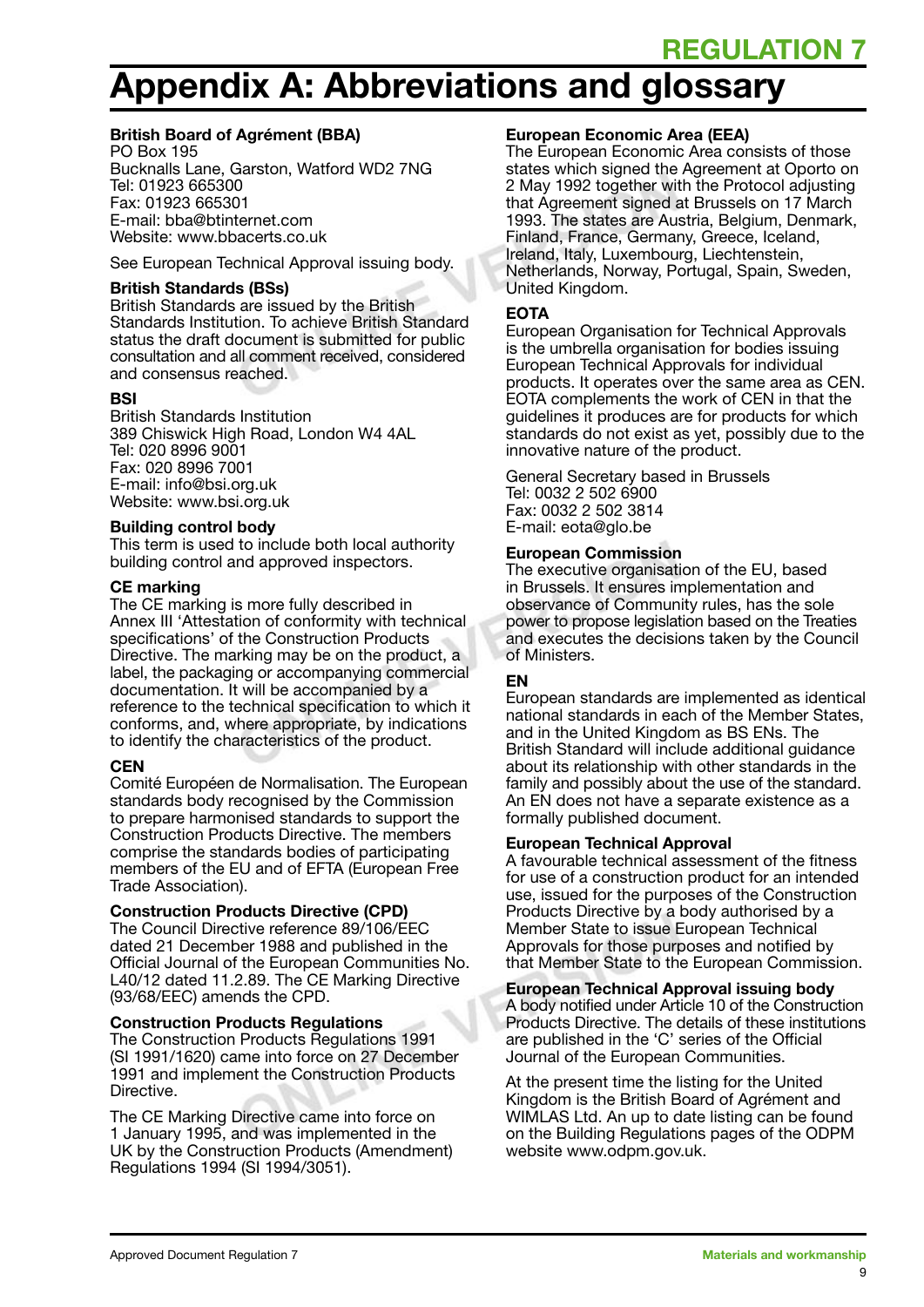#### **EU**

The 15 countries of the European Union, namely Austria, Belgium, Denmark, Finland, France, Germany, Greece, Ireland, Italy, Luxembourg, Netherlands, Portugal, Spain, Sweden, United Kingdom.

#### **ISO**

International Organisation for Standardisation. The worldwide standards organisation, some of whose standards may be adapted for use with the Construction Products Directive. Standards are identified by 'ISO' and a number. These may be transposed into the UK as BS ISO, or adopted as European standards and implemented as BS EN ISO. ISO standards are separately published standards (unlike ENs).

#### **Technical specification**

A standard or a European Technical Approval Guide. It is the document against which compliance can be shown in the case of a standard and against which an assessment is made to deliver the European Technical Approval.

#### **UKAS**

United Kingdom Accreditation Service 21–47 High Street Feltham, Middlesex TW3 4UN Tel: 020 8917 8400 Fax: 020 8917 8500

### **Standard**

A BS EN, etc.

#### **WIMLAS**

WIMLAS Limited St Peter's House, 6–8 High Street, Iver Buckinghamshire SL0 9NG Tel: 01753 737744 Fax: 01753 792321 E-mail: wimlas@compuserve.com

See European Technical Approval issuing body.

ONLINE VERSION

VERSION

INE VERSION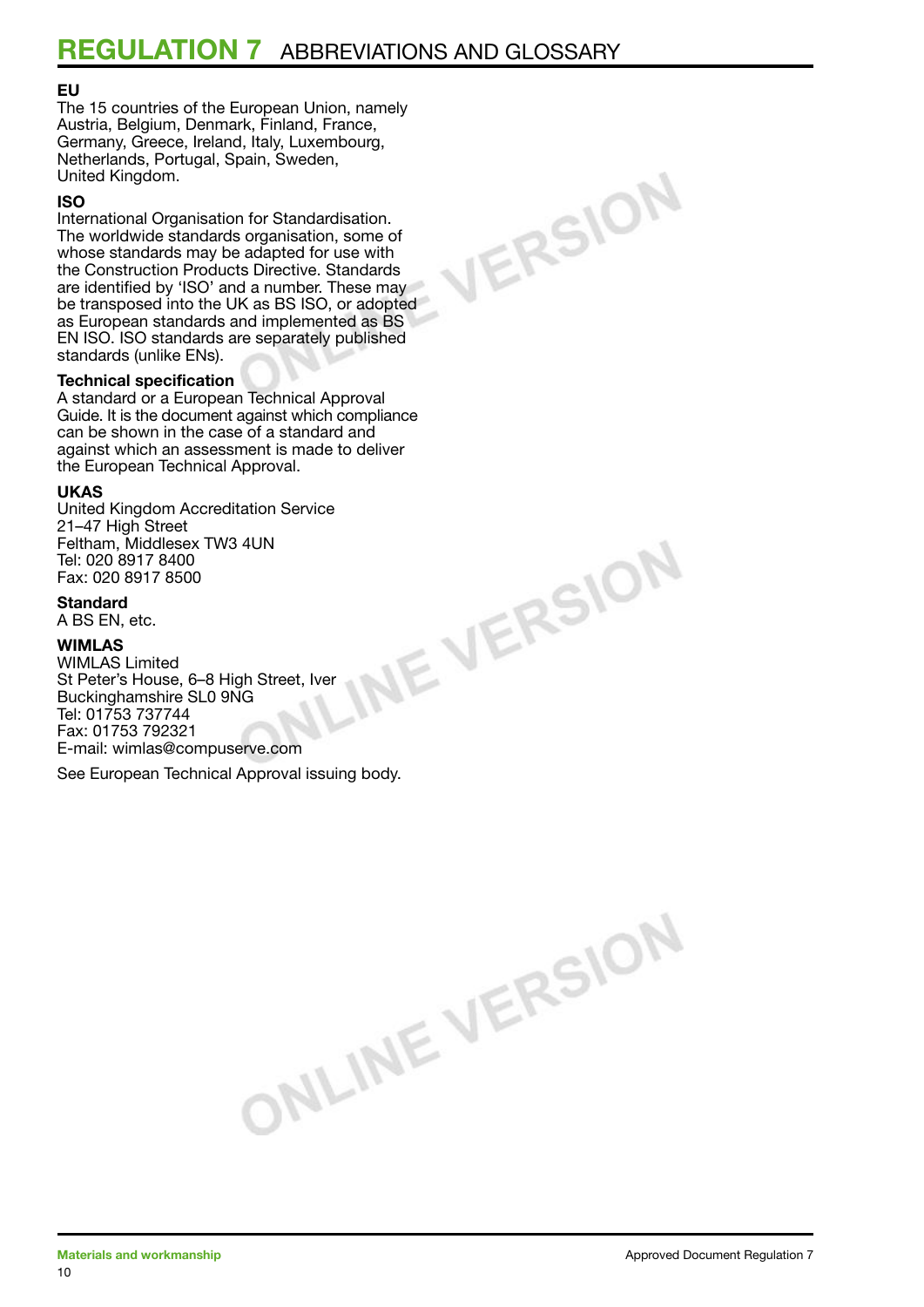# **Appendix B: Standards referred to in this document**

#### **BS EN ISO 9000:2000**

Quality management and systems. Fundamentals and vocabulary.

(Withdrawn and superseded by BS EN ISO 9000:2005 Quality management systems. Fundamentals and vocabulary.)

#### **BS EN ISO 9001:1994**

Quality systems, Model for quality assurance in design, development, production, installation and servicing.

(Withdrawn and superseded by BS EN ISO 9001:2000 Quality management systems. Requirements.)

#### **BS EN ISO 9002:1994**

Quality systems, Model for quality assurance in production, installation and servicing.

(Withdrawn and superseded by BS EN ISO 9001:2000 Quality management systems. Requirements.)

#### **BS 8000-1:1989**

Workmanship on building sites. Code of practice for excavation and filling.

#### **BS 8000-2-1:1990**

Workmanship on building sites. Code of practice for concrete work. Mixing and transporting concrete. AMD 9324 1997.

#### **BS 8000-2-2:1990**

Workmanship on building sites. Code of practice for concrete work. Sitework with in situ and precast concrete.

#### **BS 8000-3:1989**

Workmanship on building sites. Code of practice for masonry. AMD 6195 1990.

(Withdrawn and superseded by BS 8000-3:2001 Workmanship on building sites. Code of practice for masonry.)

#### **BS 8000-4:1989**

Workmanship on building sites. Code of practice for waterproofing.

#### **BS 8000-5:1990**

Workmanship on building sites. Code of practice for carpentry, joinery and general fixings.

#### **BS 8000-6:1990**

Workmanship on building sites. Code of practice for slating and tiling of roofs and claddings.

#### **BS 8000-7:1990**

Workmanship on building sites. Code of practice for glazing.

#### **BS 8000-8:1994**

Workmanship on building sites. Code of practice for plasterboard partitions and dry linings.

#### **BS 8000-9:1989**

Workmanship on building sites. Code of practice for cement/sand floor screeds and concrete floor toppings.

(Withdrawn and superseded by BS 8000-9:2003 Workmanship on building sites. Cementitious levelling screeds and wearing screeds. Code of practice.)

#### **BS 8000-10:1995**

Workmanship on building sites. Code of practice for plastering and rendering. AMD 9271 1996.

#### **BS 8000-11:1989**

Workmanship on building sites. Code of practice for wall and floor tiling.

#### **BS 8000-11-1:1989**

Workmanship on building sites. Code of practice for wall and floor tiling. Ceramic tiles, Terrazzo tiles and mosaics (confirmed 1995).

#### **BS 8000-11-2:1990**

Workmanship on building sites. Code of practice for wall and floor tiling. Natural stone tiles. AMD 8623 1995.

#### **BS 8000-12:1989**

Workmanship on building sites. Code of practice for decorative wallcoverings and painting.

#### **BS 8000-13:1989**

Workmanship on building sites. Code of practice for above ground drainage and sanitary appliances.

#### **BS 8000-14:1989**

Workmanship on building sites. Code of practice for below ground drainage.

#### **BS 8000-15:1990**

Workmanship on building sites. Code of practice for hot and cold water services (domestic scale).

#### **BS 8000-16:1997**

Workmanship on building sites. Code of practice for sealing joints in buildings using sealants.